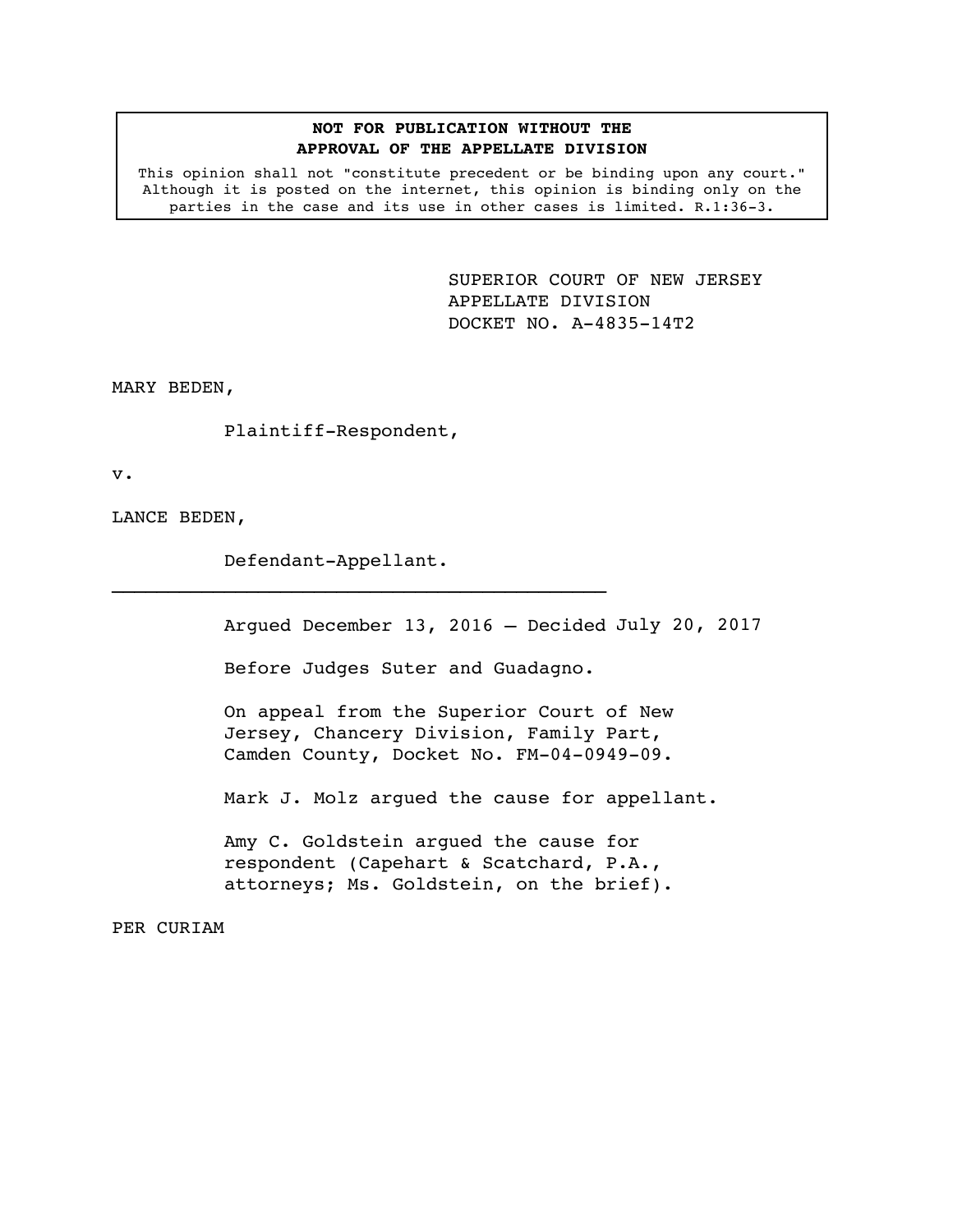Defendant, Lance Beden appeals<sup>1</sup> from portions of a matrimonial post-judgment enforcement order entered June 4, 2015, denying defendant's cross-motion to modify his alimony obligation to plaintiff, Mary Beden. <sup>2</sup> For the reasons that follow, we affirm.

The parties were married in 1980 and had three children. They divorced pursuant to a final judgment of divorce (FJD) entered on February 4, 2010, which incorporated a property settlement agreement (PSA)<sup>3</sup> of same date. The PSA provided that defendant would pay plaintiff permanent alimony<sup>4</sup> of \$800 per week based on defendant's salary of approximately \$136,000 per year.

In 2014, plaintiff sought enforcement of defendant's alimony obligation. On October 3, 2014, defendant was ordered to make a lump sum payment of \$4800 to plaintiff and was

i<br>L

 $1$  Defendant's notice of appeal indicates incorrectly that plaintiff is appealing.

 $2$  The June 4, 2015 order also granted plaintiff's motion to convert defendant's alimony arrears to a judgment; required defendant to make a lump sum payment towards those arrears; required defendant to execute a listing agreement for the sale of the marital residence; and ordered defendant to pay plaintiff's counsel fees. Defendant has not appealed from those portions of the order.

 $3$  The FJD refers to the PSA alternatively as a marital settlement agreement.

<sup>4</sup> The alimony obligation would terminate upon the death of either party or the wife's remarriage.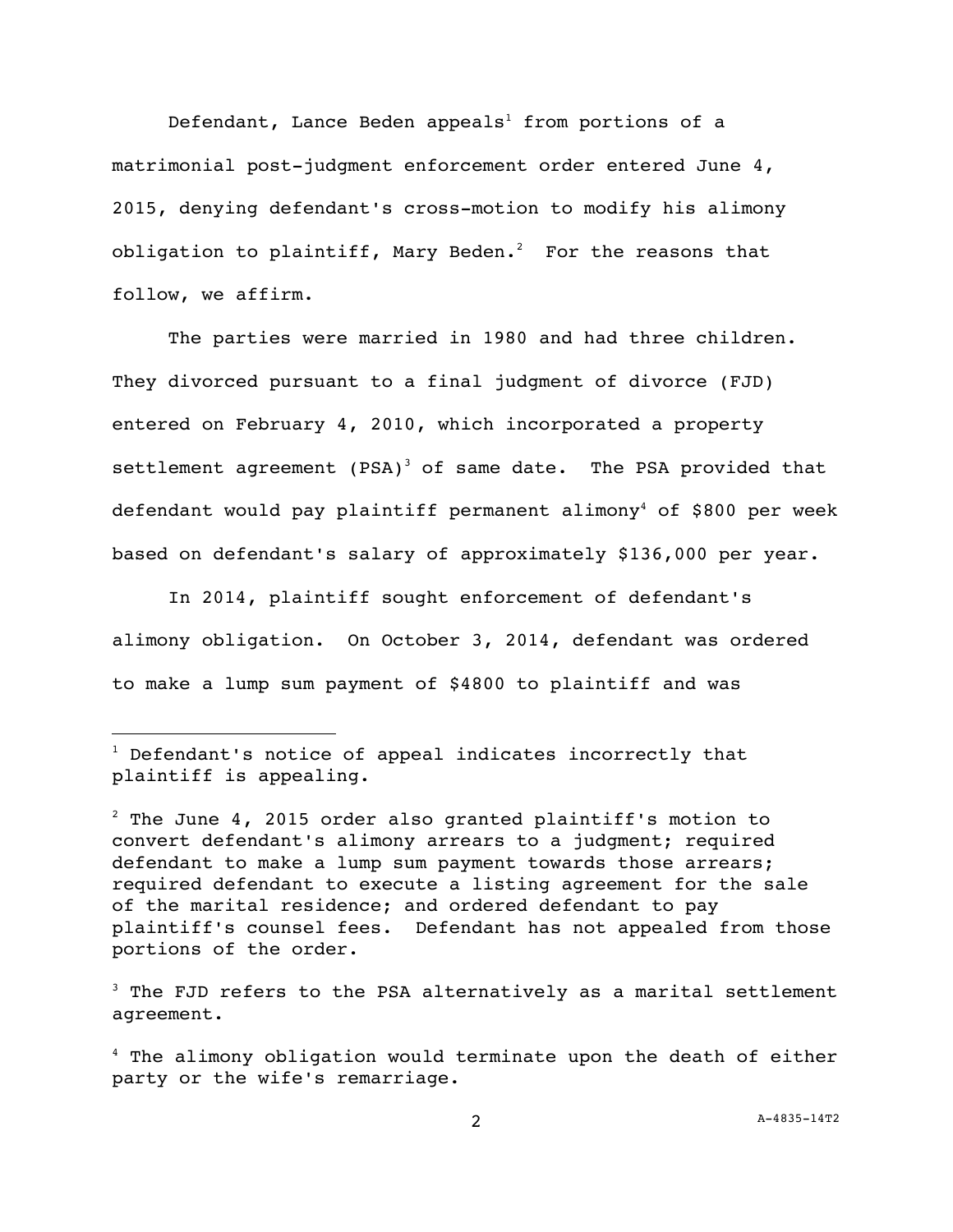required to list the marital home for sale. The alimony obligation remained "in full force [and] effect." Attorneys for both parties signed the order to indicate their client's consent as to form. That order was not appealed.

Defendant failed to comply with the October 3, 2014 order and plaintiff again sought enforcement in April 2015. Defendant cross-moved to recalculate alimony and his life and health insurance obligations, retroactive to March 1, 2014, when he claimed he was laid off.

On June 4, 2015, a different judge heard oral argument and concluded that defendant had not made a good faith effort to find employment and had not established a prima facie case of changed circumstances.

On appeal, defendant presents two arguments:

## POINT I

DEFENDANT HAS ESTABLISHED A CHANGE IN CIRCUMSTANCES.

## POINT II

DEFENDANT'S LOSS OF EARNINGS ARE SIGNIFICANT AND NOT TEMPORARY.

Defendant claims his layoff in March 2014 constitutes a change in circumstances entitling him to relief. The motion judge found that defendant's efforts to obtain employment over a fifteen-month period, consisting of posting his résumé on line,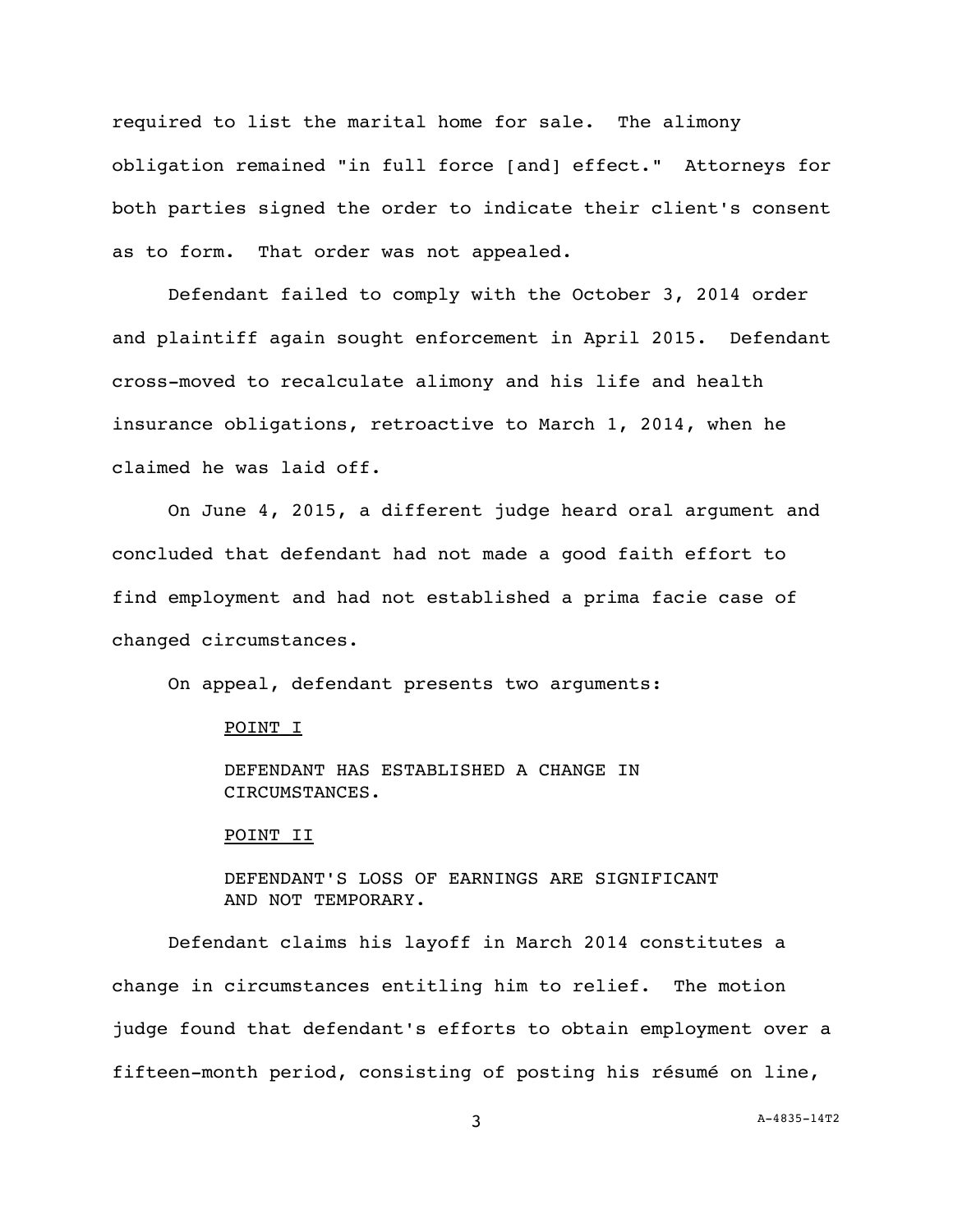attending a job fair, and applying for seven positions, did not constitute a good faith effort to find employment.

To modify a support obligation, the movant must show "changed circumstances." Lepis v. Lepis, 83 N.J. 139, 146 (1980). Temporary circumstances do not warrant modification. Id. at 151. Rather, "[t]he party seeking modification has the burden of showing such 'changed circumstances' as would warrant relief from the support or maintenance provisions involved." Id. at 157 (citing Martindell v. Martindell, 21 N.J. 341, 353  $(1956)$ .

No brightline rule dictates "when a changed circumstance has endured long enough to warrant a modification of a support obligation." Larbig v. Larbig, 384 N.J. Super. 17, 23 (App. Div. 2006). "Instead, such matters turn on the discretionary determinations of Family Part judges, based upon their experience as applied to all the relevant circumstances presented, which we do not disturb absent an abuse of discretion." Ibid.

As the Family Part has special expertise in family matters, and has had the opportunity to hear and see the witnesses testify firsthand, we accord deference to its findings of fact. Cesare v. Cesare, 154 N.J. 394, 412-13 (1998). Thus, a decision